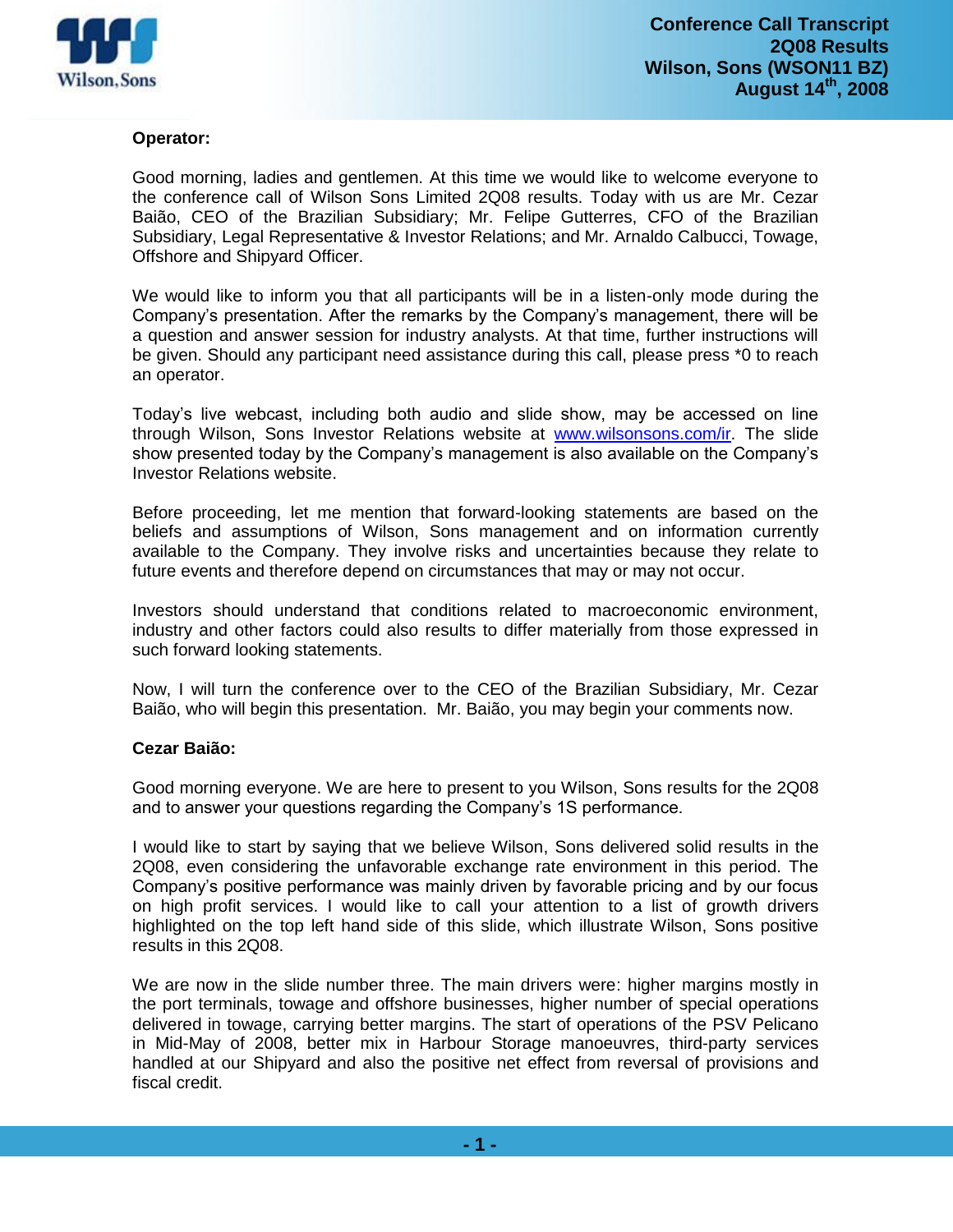

Each of these factors helped to strengthen the Company's consolidated results in 2Q08, as well as in the 1H08 relative to 2007 figures. Consolidated net revenues were up by 27% in 2Q08 over 2Q07, reaching US\$127 million, and also higher by 36% year to date relative to the 1H07 figures. Operating profit increased in the 2Q08 and in 1H08 by 110% and 55% respectively, as compared to the 2007 figures.

Our operational margins also remained higher in this quarter and year to date at doubledigit levels, as we illustrate on the top right-hand side of this slide. Consolidated EBITDA and net income results are also illustrated here at the bottom of this slide with double and triple-digit growth. You can see that the net income went up from US\$21 million in 1H07 to US\$39 million in 1H08.

Let us move now to the next slide, slide number four. On this slide we present highlights on Wilson, Sons listed by business segment. Let us begin with Port Terminals. In this 2Q08 we moved forward in the expansion of our container terminals, mainly through investments in Tecon Rio Grande third berth, expected to be completed by the year-end 2008. All the equipment, the two gantry cranes and three RTGs, are in place and operational, as one additional RTG is scheduled to operate in the next few months.

At Tecon Salvador, our plan for capacity expansion remains on target. We believe in negotiations with the port authority will advance and that we shall receive the support from public institutions and regulators.

Moving now to towage business, our clear focus on more profitable services allowed us to raise the number of special operations, carrying higher margins, and therefore, increased diversification of activities in the period. Growth in services such as the support to offloading and support to salvage operations contributed to our superior results in towage activities in 2Q08.

Our offshore segment results in 2Q08, benefited mainly from pricing and higher operating margins, and, also from the start of operations in May of 2008 by our PSV Pelicano. Delivery of another PSV is expected for September 2008 to be followed by two additional units, one to be delivered in 2009 and one by 2010.

Going to the shipyard, the result of our shipyard operation in this 2Q08 was mainly impacted by the start of construction of four PSVs to a Chilean Company, in the total amount of US\$100 million. All those four PSVs will be fully delivered by 2011.

In terms of logistics business, our 2Q results were positively influenced by activities in the Company's bonded warehouse, located in Santo André, and by a weaker USD, which caused import volumes to go up in the 2Q08.

Finally, I would like to mention that a series of new projects continued to be evaluated and are currently in different stages of development. New projects and business opportunities are constantly being assessed by Wilson, Sons, both in Brazil and in South America. Also our plans for shipyard expansion have become strategic to us, given the positive outlook from new Petrobras bids for offshore vessels.

Now I will pass the floor to Felipe, our CFO, who will comment on our performance by business unit, Felipe.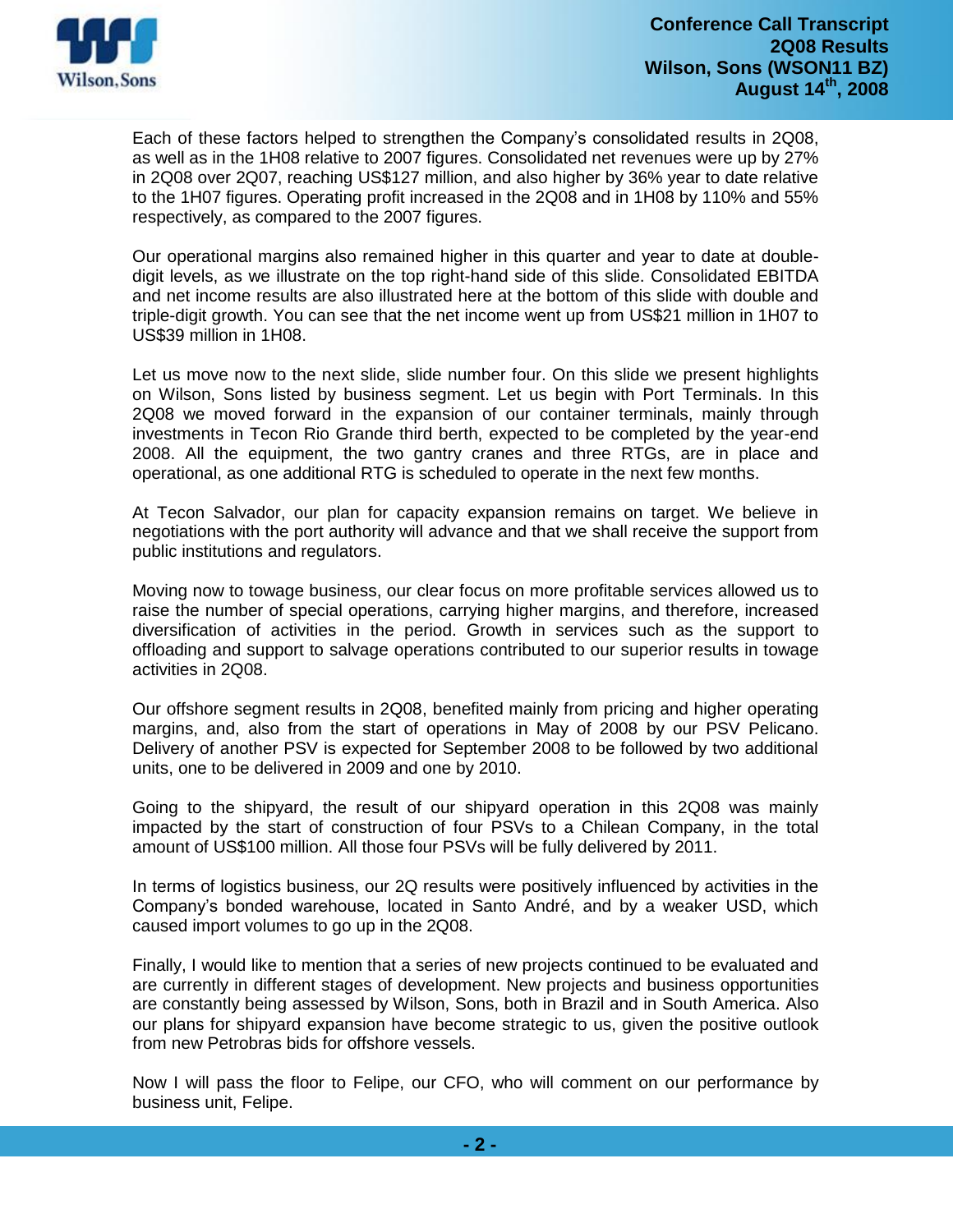

## **Felipe Gutterres:**

Thank you, Cezar. Let me start by port terminals on slide five. Although total volumes were lower in the 2Q08 and in 1H08, as compared to the 2007 results, and financial results ended higher, benefited mainly by margin recovery, warehousing activities, and a better mix of service provided, as the nature of containers handled, full to empty ratio, also improved.

The Company increased its revenues from warehousing related services as compared to 2Q07 mainly due to higher imports and internal revenue service auditors on strike, which ended up delaying billions of cargo in container terminals nationwide. Growth in cabotage services, in turn, had a positive impact on quarterly performance as well.

Net revenues and EBITDA figures were up considerably in 2Q08 and in 1H08 as well, as compared to results in 2007, illustrated on the right-hand side of this slide, as you can see, 2Q08 net revenues were up by 21.3% over 2Q07, and by 24% in 1H08 versus 1H07. 2Q08 EBITDA increased by 43% over 2Q07, as margins also grew steadily, both quarterly and year-to-date, over respective 2007 figures.

Finally, Brasco, a terminal through which we provide support services to the oil and gas industry, ended 2Q08 with revenues relatively lower than in 2Q07, the same for year-todate figures. Brasco results were basically impacted by the average reduction in the number of contracts in our oil and gas terminals, due to the lack of platforms available for operation by foreign companies.

Moving now to the next slide, I present here our results in the towage business. Operational and financial indicators confirmed our optimistic view of the business, helped by a better mix in harbour manoeuvres, pricing strategy, higher margins, more profitable services rendered, as well as by services delivered to vessels with greater deadweight. 2Q08 net revenues were up by 15% over 2Q07 and 19% if we compare the 1H08 to the 1H07. 2Q08 EBITDA ended 49% higher than in 2Q07. Quarterly EBITDA margin also rose by, 8 p.p. over 2Q07 figures.

Net effect from reversed contingency provisions in the amount equivalent to US\$900,000, as well as a fiscal credit in the amount of US\$1.6 million, impacted positively the 2Q08 results. By excluding contingency provision and fiscal credits, the 2Q08 EBITDA would still reach US\$13.4 million or 25% rise over 2Q07 figures.

Also, a greater number of special operations positively impacted performance in the quarter when compared to 2007, evidenced by a larger number of support operations to offloading activities, via our tugboat Volans, assistance to salvage and also ocean towage.

On the bottom left-hand side, we illustrate the significant percentage increase in the participation of special operations into the total number of manoeuvres, both quarterly and year-to-date. I would also like to call your attention to the fact that these operations have a high EBITDA margin.

Going to slide seven, we focus now on the logistics results. As you can see by the operational indicators, the number of trips decreased slightly in 2Q08, but remained high in 1H08. Financial indicators, in turn, show that 2Q08 net revenues were up significantly, by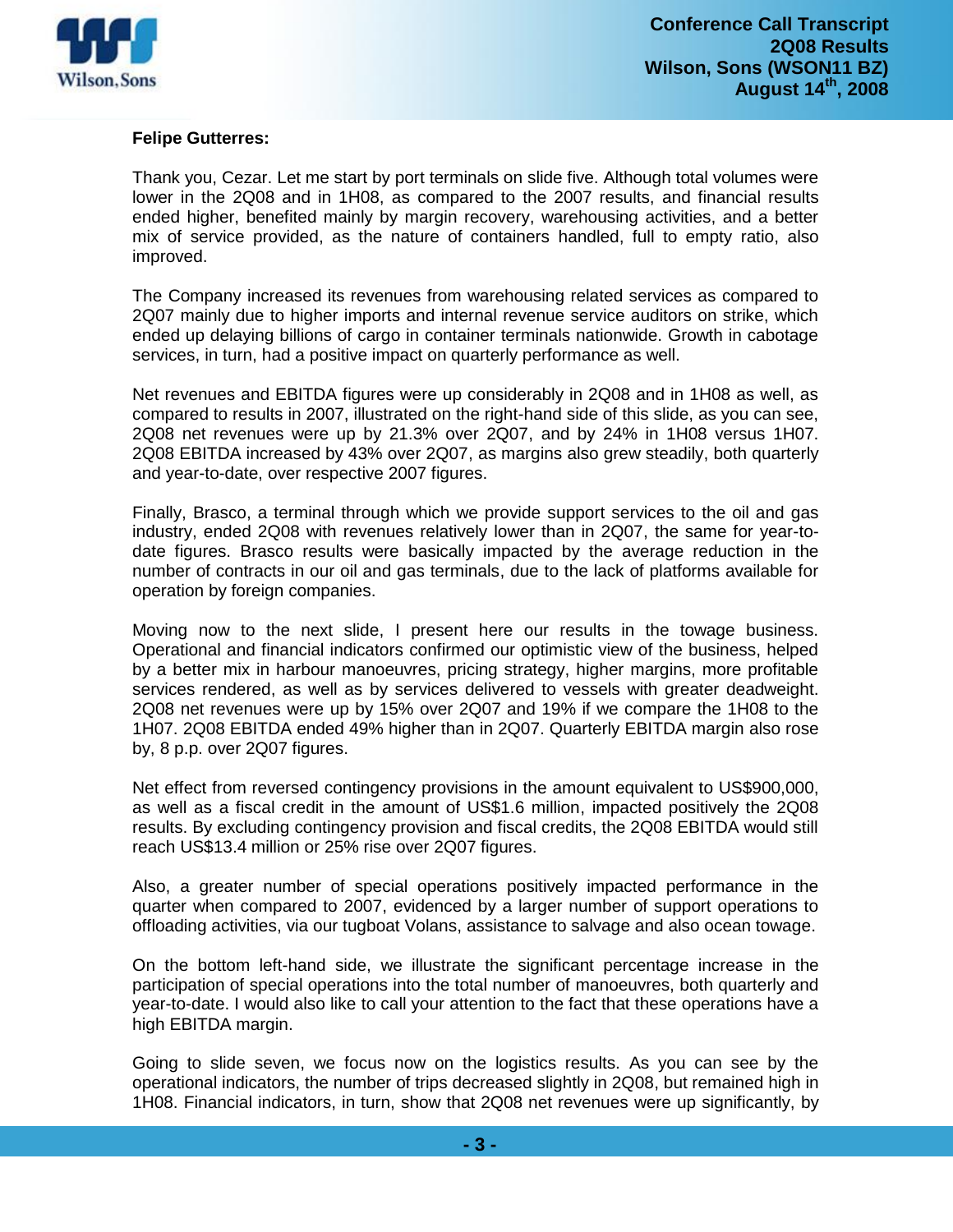

55% over 2007 and by 52% comparing 1H08 with the same period of last year, driven by the positive impact, in this case, from a weakening USD, and also these impacts of the weakening USD in volumes in our bonded warehouse.

2Q08 EBITDA also ended the quarter lower in the 2Q07, by 14.5%, but still higher 35% when we compare 1H08 to the 1H07. The causes of the lower EBITDA of this quarter was basically a result of higher overhead costs to support new operations in the start-up phase, improvements made to the commercial team responsible for increasing sales, and review of our pricing strategy, which puts pressure on margins in the short term, but favours longer-term contracts with clients in the transportation industry.

Moving now to slide eight, I would like to focus now on shipping agency results. Nonetheless, we were able to serve 18% more vessel calls in 2Q08, as compared to the same period of last year, and 10.3% more vessel calls in 1H08, compared to the 1H07. Net revenues ended flat quarterly and year-to-date, as the lower number of containers controlled adversely impacted results. With margins also under pressure, 2Q08 EBITDA fell sharply versus last year, amid a weaker USD, 16% lower than the 2Q07, and higher personnel costs, as a result of new collective labour agreement.

Despite that this business unit is very adversely impacted by the weaker USD, considering that we have more revenues denominated in USD and almost 100% of our costs denominated in Reais. On the positive side, in order to reduce negative exposure to the USD, we chose to repackage certain fees and managed to increase BL fee.

The shipping agency segment faces a challenging business environment. However, we believe that its nationwide presence combined with longstanding expertise in operating with both liner and tramp vessels, will contribute to broaden the Company's portfolio of clients, while focusing on efforts to rebuild margins.

Turning over to slide nine, now we discuss offshore, both operating and financial results in this segment showed solid overall performance, mainly impacted by pricing, higher operating margins, increase in daily rates, and also spot market operations.

2Q08 net revenues were up by 56% over 2007, and by 64% in 1H08 versus 1H07. EBITDA growth, in turn, reached 138% in 2Q08, over 2Q07, as EBITDA margin also outperformed, rising by 16.4 p.p. over the same period of last year.

Going to slide ten, I would like to call your attention to improvement in our 2Q08 and 1H08 EBITDA figures from our non-segmented activities. Just to remind you, these nonsegmented activities include services rendered to third parties at our shipyard and general management costs, related to backoffice services company-wide.

Such positive results come basically from services rendered to third parties at our shipyard. By analyzing 2Q08 and 2Q07, I also wish to comment on the net effect from reversal of provisions to contingencies in the amount of US\$800,000, savings coming from the absence of CPMF tax charges in the amount of US\$600,000, and US\$500,000 from the end of Dragaport operations. Going to 1H08 results, the reasons that explain such differences are the same, as shipyard accounted for US\$2.5 million, CPMF US\$1 million and Dragaport a loss of US\$200,000. With that we have finished our comments on each of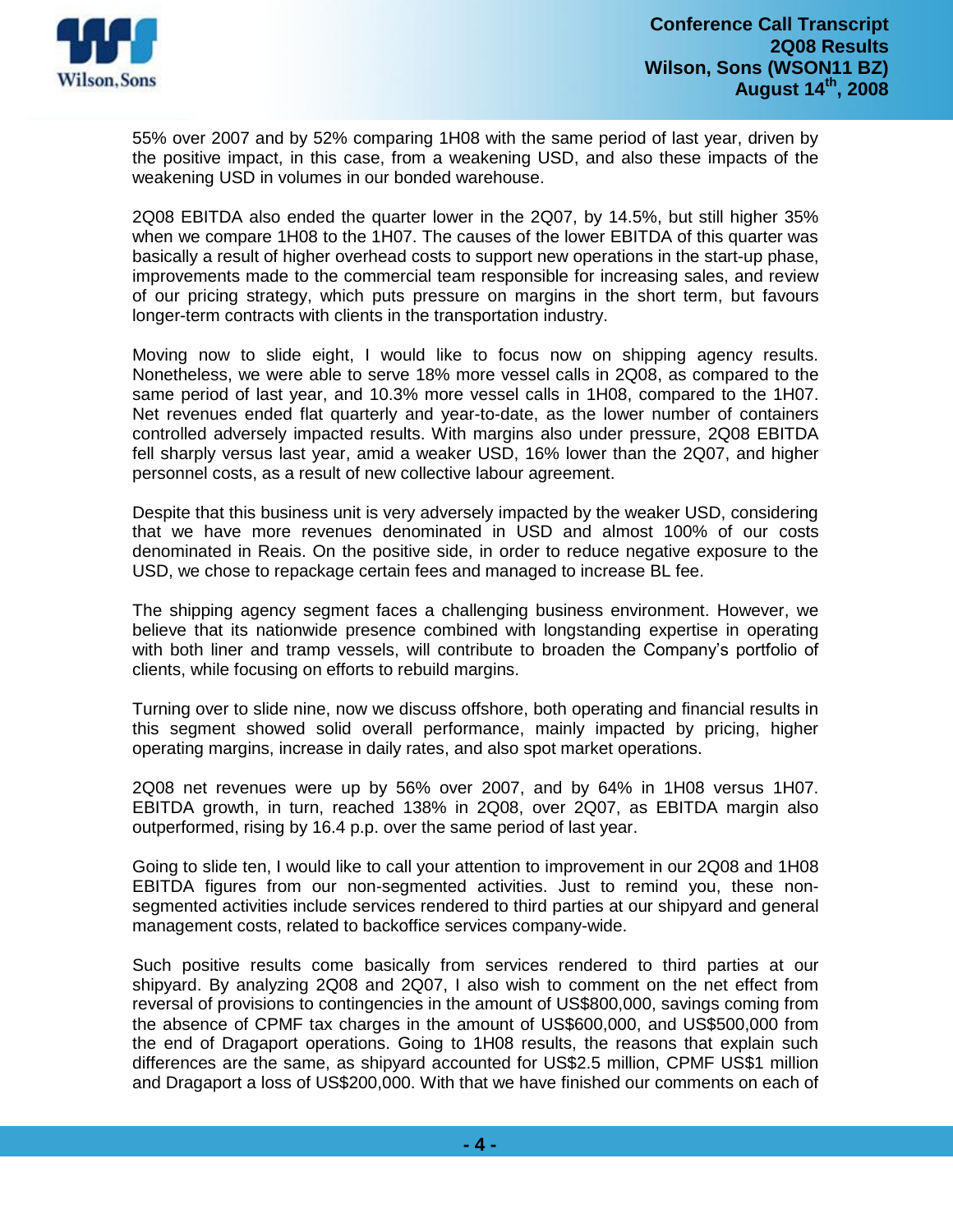

Wilson, Sons business segments. And on the next two slides I will present the Company's net income in 2Q08 and also 1H08.

Going to slide eleven, 2Q08 net income increased by 179%, compared to the 2Q of last year, reaching US\$26 million, as you can see on this slide. A number of factors impacted the Company's bottom line which ended the period with nominal growth in the amount of US\$16.4 million, in terms of consolidated net income figures.

The main point that I would like to call your attention to, is basically the growth in net revenues, mainly coming from the growth in activities in port terminals, towage, offshore, as well as from positive results at our shipyard. Costs related to inputs and raw materials increased as a result of the construction activities PSVs to third parties at our shipyard, higher consumption of fuel at port terminals and in the towage activities. We also had higher personnel expenses as result of collective labour agreement; increase in headcount to serve the Company's growth; and accounting provision for phantom stock-options, in the amount equivalent to US\$1.7 million; and, lastly, due to a weakening USD, its impact on our costs.

In 2Q08, other operating expenses were positively impacted by lower costs, reversal in provisions for contingencies, with net effect of US\$1.9 million, and allowance for doubtful accounts, with net effect equivalent to US\$500,000, as well as from fiscal credits in the amount of US\$3.7 million, which together explain this line's performance.

Financial revenues increased mainly due to an increase in cash investment balance and foreign exchange gains on cash reflected in Brazilian currency.

Moving now to slide twelve, here we note that net income in 1H08 increased by 83% over 1H07, reaching US\$39 million, and present another breakdown in the major factors which impacted our consolidated results year-to-date. Basically, the same factors which impacted the 2Q08 results, as mentioned on the previous slide, also had an impact on 1H08 results, as compared to the same period of last year.

On the next slide, slide number thirteen, we conclude our presentation by sharing our comments on the Company's CAPEX figures and leverage indicators, both quarterly and year-to-date. So, you can see the evolution of our capital expenditure in the quarter. We increase our CAPEX to US\$19.5 million, up by 38% over 2Q07. Year-to-date, capital expenditure also increased by 24% versus 1H07. Also on the left-hand side of this slide, we illustrate quarterly breakdown in CAPEX figures, showing that port terminals, towage and offshore activities received most of the capital expenditures in the period, as was the case of last year.

As mentioned previously, projects under way in the quarter included expansion of the third-birth at Tecon Rio Grande, acquisition of equipment for both Tecon Rio Grande and Tecon Salvador, leasing of equipment from the logistics business, and also investments in the construction of new tugboats and in PSV Atobá.

On the right-hand side, leverage indicators show that Wilson, Sons' total debt increased by US\$17.5 million in 2Q08, reaching US\$162 million as of June 30<sup>th</sup>, 2008. Additional funds were released by BNDES for the expansion of our fleet of vessels, and by IFC for capacity expansion at Tecon Salvador. Almost 90% of Wilson, Sons total debt is long term, as the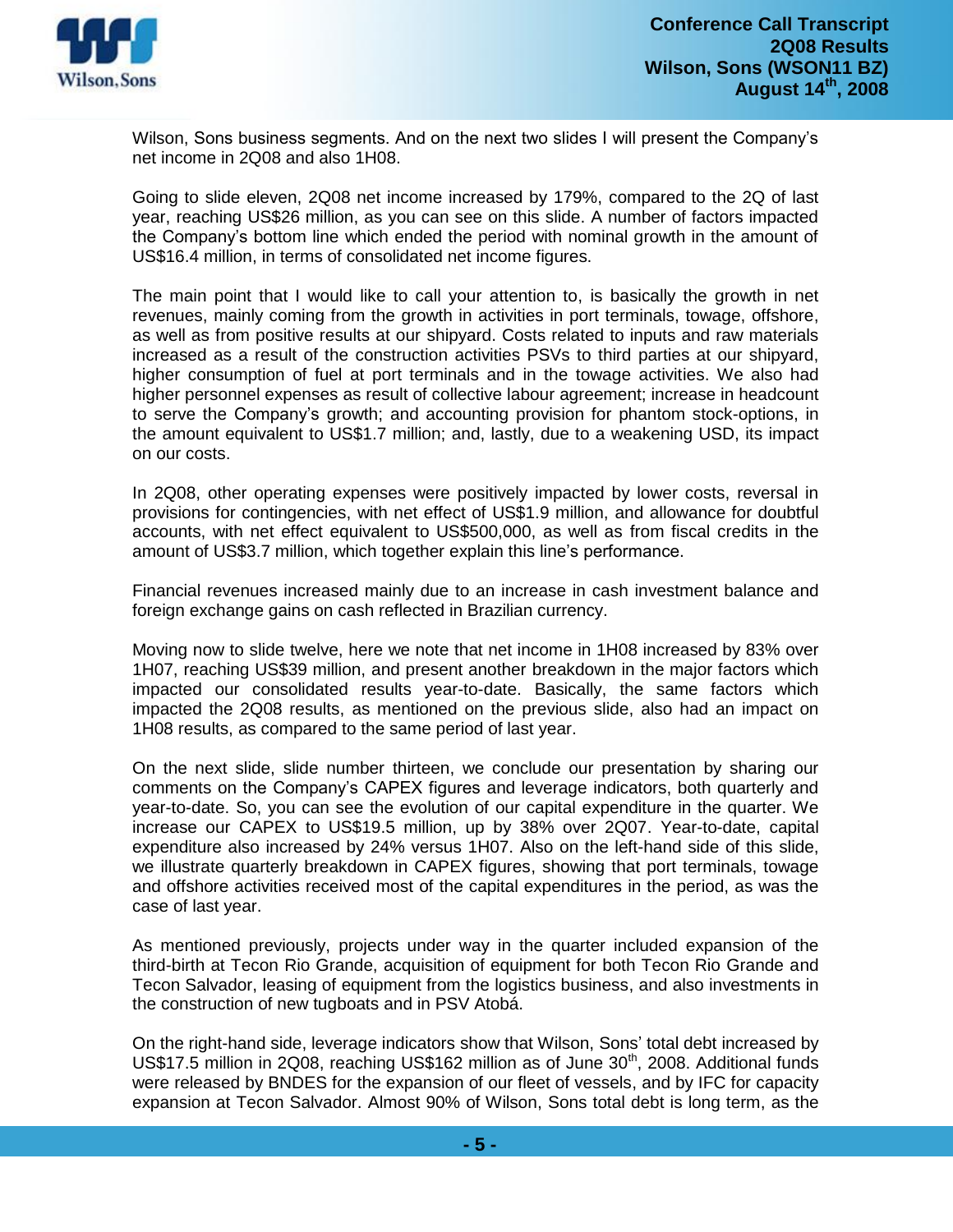

amount of debt denominated in foreign currency accounted for 96% of the Company's total debt as of June 30<sup>th</sup>, 2008.

Still on the right-hand side of this slide, the Company's net cash position amounted to US\$39 million. Cash generated in this quarter was absorbed mainly by partial repayment of the Company's debt as well as by new investments and payment of US\$16 million in annual dividends to shareholders in May, 2008.

Now, I would like to pass the floor back to Mr. Cezar Baião.

#### **Cezar Baião:**

OK. Thank you, Felipe. I would like to invite you to move to the Q&A portion of our conference call.

#### **Andrew West, Harding Loevner:**

Good morning gentlemen. Nice set of results. I was wondering with the capacity becoming available, later this year, in the port, how rapidly do you expect the port to increase? Do you expect, in other words, is there a lot of demand, sort of waiting, because of capacity issues? Or are you going to have to attract new usage to the port, is it going to change your mix of products and possibly your margins? So just sort of an idea of how the capacity is going to flow through to the port and what then might be the pricing margins and also an overview of what underlying export/import activity is looking like?

#### **Cezar Baião:**

OK. Andrew, regarding the new capacity of Tecon Rio Grande terminal, which will be increased by 50% to 60%, we are positive that in three to four years we will fill this extra capacity. Although, if we change a little bit our strategy, and start to handle more shipment containers in our terminal, we could fill the extra capacity earlier than three to four years, I mean, as you might know, the new vessels, the new big container vessels that we will begin to come to South America next year, most probably, will not call Buenos Aires and then, there is a good potential for Tecon Rio Grande to start handling transshipment in Rio Grande, and all those big vessels would turn in Rio Grande, leave all the containers that would go to Buenos in Rio Grande, and smaller vessels would take those containers to Buenos Aires. So if we decide to change a little bit our strategy and start to focus on transshipment, maybe in one year or two we could fill 100% of this extra capacity. We have not decided yet if we are going to do that or not.

#### **Andrew West:**

Thank you. And how export is holding up with a strong Real?

# **Cezar Baião:**

Look, this strong Real and weak USD, always, in general, affects exports, like in any country. But there are some types of cargo that we handle in Rio Grande that are still very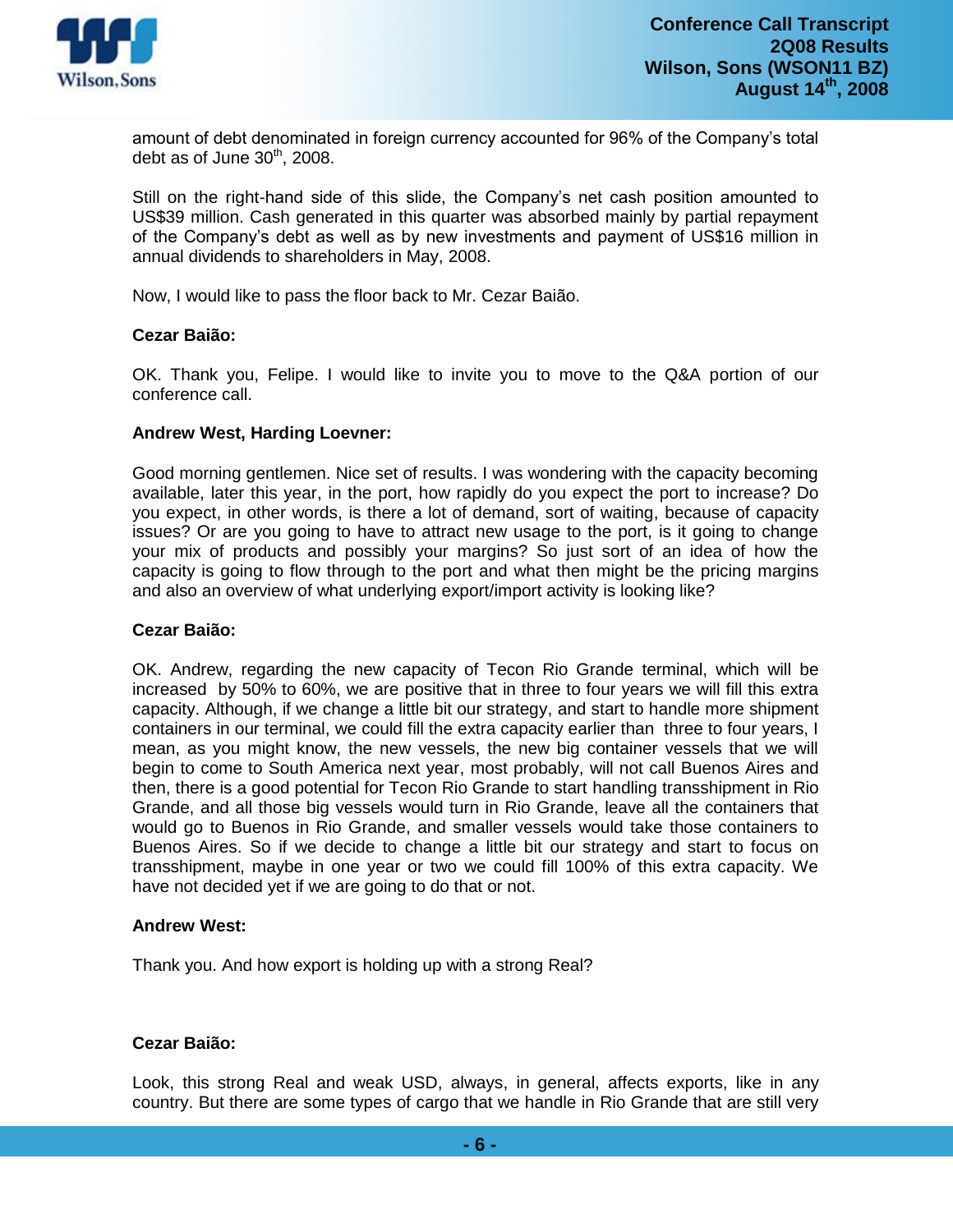

strong, for example, we still export a lot of frozen chicken from Rio Grande, and this has been growing, even with this very strong Brazilian currency. Therefore, we are still exporting, and increasing exports, of frozen chicken to Asia, for instance.

Another type of cargo with increasing exports through our terminal Rio Grande is beef. Since last year, we started to increase the volume of beef being exported through our terminal, in Rio Grande. Although, in general, a very strong local currency always affects a little bit the capacity of the Country to keep exports growing, we are still very strong in some types of cargo. On the other hand, imports are growing, and higher volume of imports also generates a better margin for the terminals, because imported cargo brings bonded warehouse revenue which is very profitable.

### **Felipe Gutterres:**

As you can see in our results, we also called your attention to warehousing results, in our port terminals mainly because of the import increase. Besides that, and going back to strategy, we are saying that if we focus on transshipment, we can fill the terminal, but with a different margin mix. We are also saying that, by doing this, we will expand the volume Rio Grande will handle, basically because we will not be open only to Rio Grande do Sul cargo, but to Mercosul cargo. So, it is something that makes the market scenario look a little bit different, even considering this unbalance between exports and imports because of the exchange rate.

### **Andrew West:**

And then also relating to the ports, there is sort of a lot of new information relating to regulations and new entrances into the port industry in Brazil. So I am wondering if you could give me an update on competition, maybe within your regions or even potential competition within your terminal, within the port, considering possible new entrances into this, into either competing ports or competition among terminals?

# **Cezar Baião:**

In the State of Rio Grande do Sul, we are the only container operator and we do not see in our region, in the South of Brazil, Rio Grande do Sul, a new competitor coming soon. Also, since we are expanding, it makes harder for a new competitor to enter.

In Salvador we are also the only container operator and there are no new projects or new competitors coming. Different from Santos and the State of Santa Catarina, where you always see projects coming, and an announcement of new competition for container terminals is probably coming. But this is not the case in the State of Rio Grande do Sul, and neither in the State of Bahia.

The closest to a new possible project for container terminal that might come to Brazil, the closest one to us is located in Ibituba, which is almost 700 kilometers away from us, which might become a competitor in the future, but we do not see this happening in the next few years. But even so, it would be located600 to 700 kilometers away from us. So I really do not see that as a major problem for us.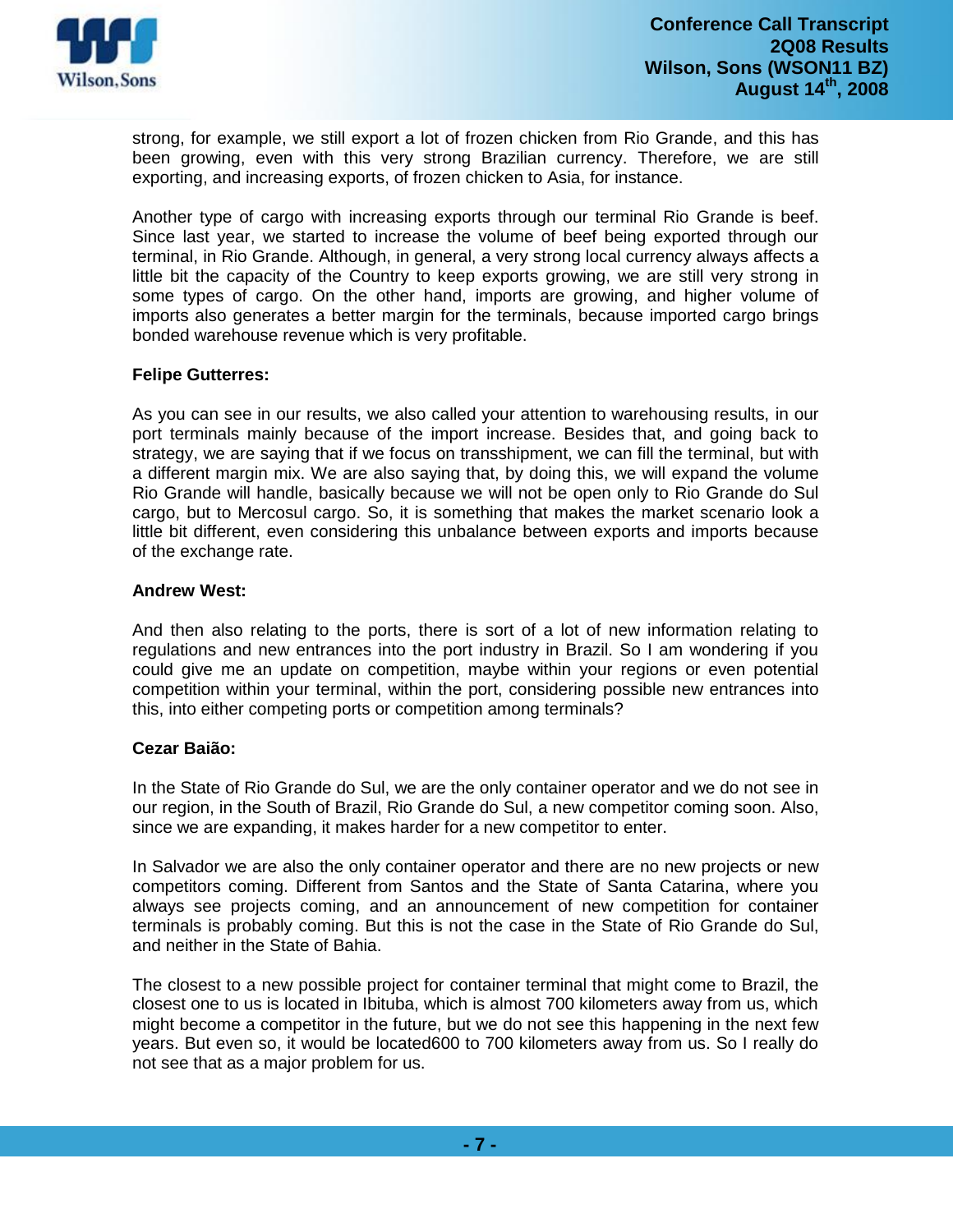

Related to the legal aspects that you asked, I do not know if you are aware, but in Brazil, the few private terminals, except for public ports, can only handle their own cargo, like the Vale do Rio Doce terminal, which only handles iron ore for Vale. So, today in Brazil, the law requires that all private terminals, except for public ports only handle their own cargo.

So the problem is that, now some projects in the container segment have been announced, saying that they will build private terminals from outside the public port to handle containers, which today is illegal. So this is where we stand, which is a big issue, today, for Brazilian market.

### **Andrew West:**

OK. So, that actually make it harder for new competition against you, you say?

# **Cezar Baião:**

I would say yes.

### **Andrew West:**

OK. Now the towage segment continues to be very strong, especially in terms of the margins and I asked you, I think in the last quarter, whether you expected it to continue and you said yes, and it has. So I ask you again, is this a trend that is going to continue, and when is it likely that absolute volumes will pick up rather than sort of mix shift for more profitable business?

### **Cezar Baião:**

Andrew, we are still very positive about our towage segment, and about towage market in Brazil. The answer for you is yes, we are still positive about volume and about pricing, or better mix of service. We are very bullish for towage in Brazil for the next years.

### **Andrew West:**

Great. And specifically the construction for ships, the contract of the Chilean company, I was a little bit surprised that you are deciding to allocate some of your capacity for external contract, because I have thought that you were sort of going to use all of your capacity on your own fleet. So what was the decision making process here?

### **Cezar Baião:**

That is a very good question. Look, in the last Petrobras bid that took place, the maximum allowed to one vessel operator to win was four vessels. So Wilson, Sons bid, and won four vessels. Since at the time, we had capacity in our shipyard to build more than four vessels, we also offered this service to the second bidder of the Petrobras, who also had won another four vessels, because we could not build more vessels to ourselves. So, since we were limited to build only four vessels for us, that was the maximum that the tender documents allowed us, and we had more capacity in the shipyard, we decided to build for a third-party.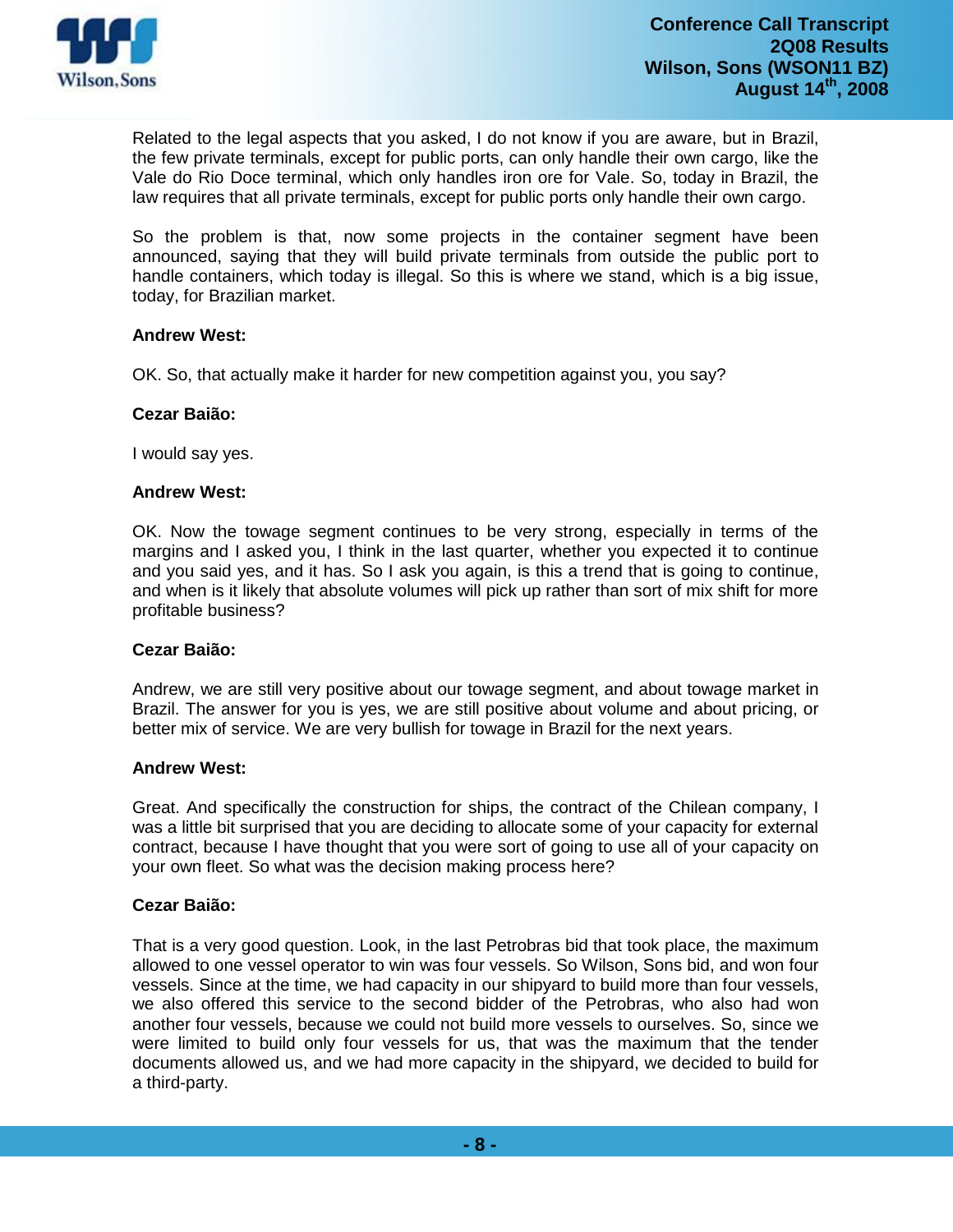

# **Felipe Gutterres:**

And made money with that.

### **Andrew West:**

Right. So in the past, the way I thought about the shipyard was almost pretty much pure cost and now it is moving towards becoming more of a profit generator.

## **Felipe Gutterres:**

Yeah, with the construction for third-parties, it is exactly that.

### **Andrew West:**

OK. Thank you very much.

### **Bart Vandenwijngaard, Petercam:**

I have a question regarding your towage capacities. Smith International is building up the position in the Brazilian Harbour towage market and it seems that it has a competitive advantage since it brings in international deficit for large clients, in this light, what will be your strategy going forward for the towage activities? Will you become price target and maintain the large international clients or do you see another solution?

### **Cezar Baião:**

OK. We have heard this question many times during our IPO last year. In the beginning of last year, when we were doing our road show, a lot of potential investors asked about Smith, because at that time Smith had already announced that they would come to Brazil. Smith being one of the biggest tug operators in the world, they have those clients in most of the ports in the world and etc. So, Smith is here already, operating their own tugs for almost one year, and we have not lost one single client to Smith. So, I mean, we are really not worried to lose clients to Smith because Smith also provides service to those clients elsewhere. We have 67 tugs in Brazil, Brazil has a very long coast with more than 20 different ports, most of the shipping lines, when they call Brazilian ports, they call at least five different ports and the only tug operator who can provide to liner ship line, or to a liner containers vessels, towage service in all Brazilian ports is Wilson, Sons.

All the others, with 10 tugs or 20 tugs can maximum provide service to ship lining in four different ports, maximum. We are the only one with a fleet of 67 tugs, and increasing, next year we are going to deliver six new tugs, we are the only one who can provide and handle port service to the entire Brazilian coast.

I mean, it is very tough to any other player to compete with us. Besides that we have our own shipyard so, every time we need to increase our capacity we have our own shipyards to do that. That is why next year we are delivering six new tugs, and since Smith does not have a shipyard, it is very tough to compete in this conditions.

### **Bart Vandenwijngaard:**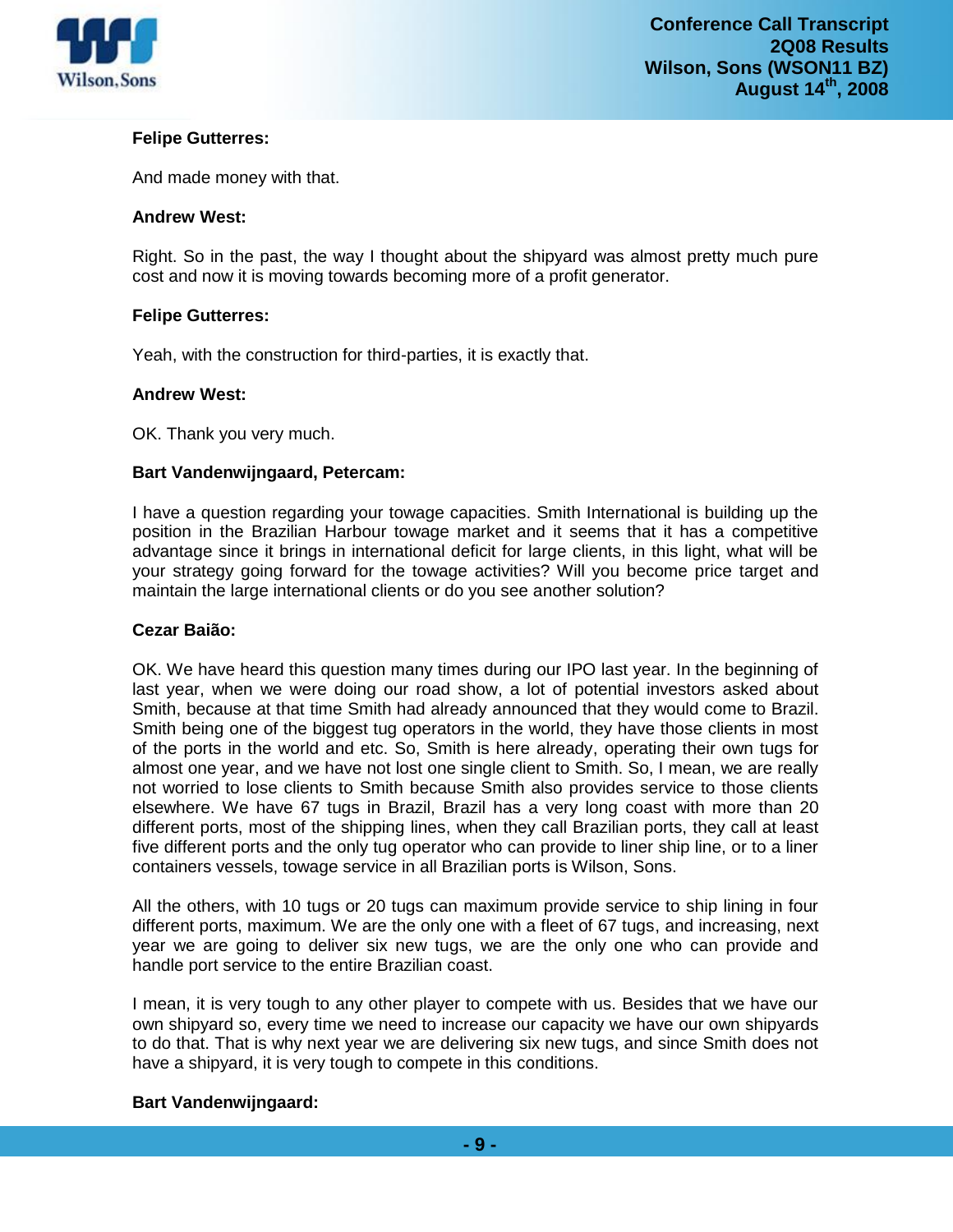

OK. Thank you.

# **John Simpson, MSE Investments:**

Does Wilson, Sons have the capacity of taking advantage of a new Petrobras seeder of oil supply vessels?

# **Cezar Baião:**

I will ask Mr. Arnaldo to answer this question.

# **Arnaldo Calbucci:**

Yes, for sure we have capacity to take advantage of the new tenders of Petrobras.

In our shipyard, with the current structure, we are able to build vessels for the next bid. In addition, as we already mentioned, in near past conference calls, we are looking to expand the activity of our shipyards, or at least to double the capacity of the shipyards, and we have few options to do that.

One is to expand the current area of our shipyard, and the other is to rent or buy an area close to our shipyard in Guarujá, what we have already got, and we have two other possibilities: to start a greenfield project and build a dry dock or a facility to build vessels, and to buy a small shipyard and expand its capacity. In all these options we can count on the excellent finance lines from the *Fundo de Marinha Mercante*, the Marine Merchant Fund.

# **Operator:**

Thank you, this concludes the Q&A session of this conference call. At this time I would like to turn the floor back over to Mr. Cezar Baião for his closing remarks.

### **Cezar Baião:**

OK. We would like to finish our slide presentation by saying that we are pleased with Wilson, Sons' quarterly and year-to-date performance, given our businesses' consistent results, which we believe reflects our commitment to value creation, as well as the support from our shareholders, employees and clients. So, thank you very much.

### **Operator:**

Thank you. This concludes today's conference call on Wilson Sons Limited 2Q08 results. You may now disconnect your line at this time. Have a nice day.